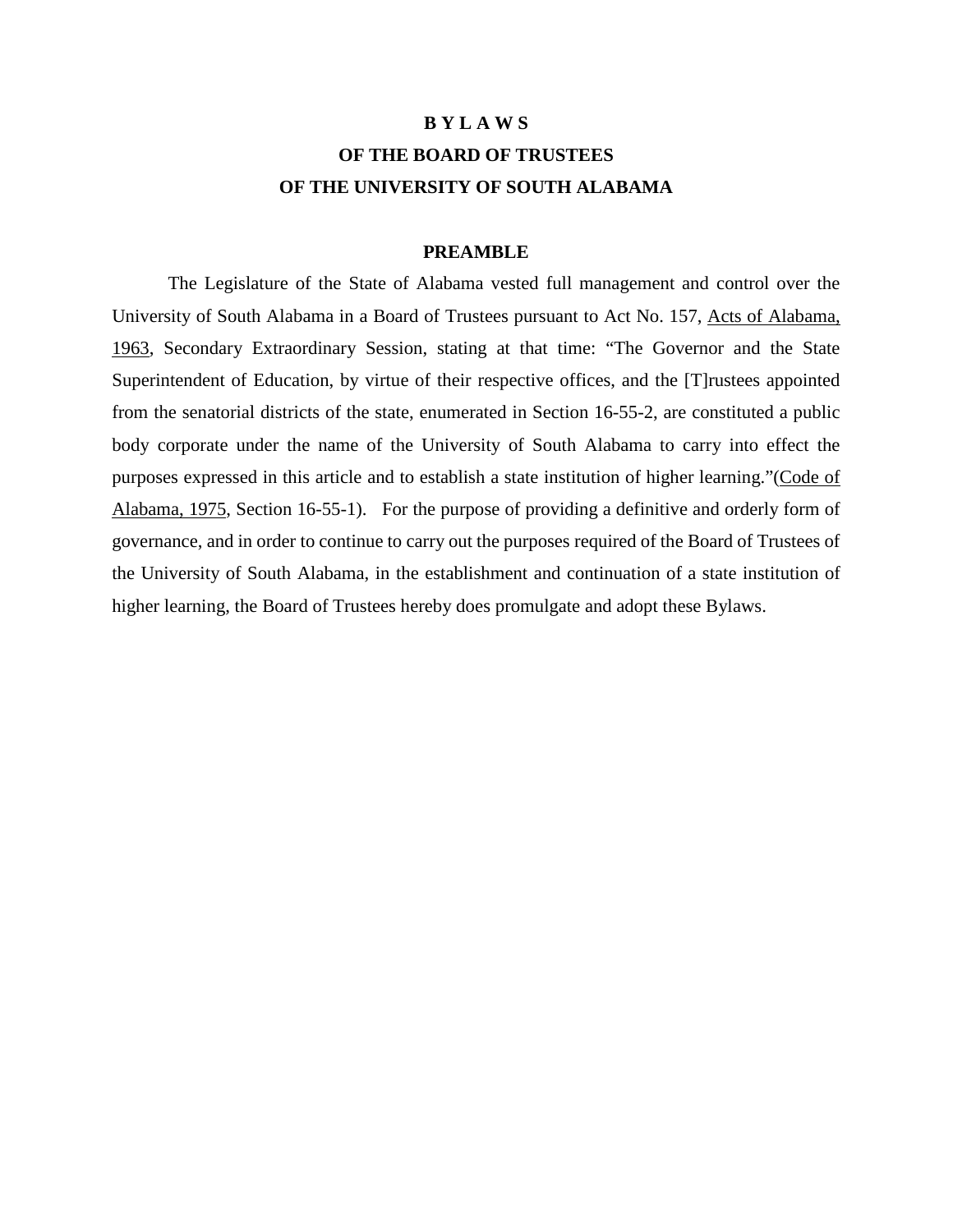### **ARTICLE I THE BOARD OF TRUSTEES**

The entire management and control over the University of South Alabama (hereinafter referred to as the "University") shall be vested in the Board of Trustees of the University of South Alabama (hereinafter referred to as the "Board"); however, upon general or specific authorization or delegation made or provided for in these Bylaws, the Board may exercise such management and control through the officers, officials, committees and agents as it may deem fit and appropriate, all in accordance with state law. The Board acts as a body politic and no individual member of the Board shall have the authority to act for the Board or for the University.

Section 1. **Composition of Board.** Consistent with the 2014 amendatory language to Sections 16-55-2 , Code of Alabama 1975, the Board shall consist of **three** members from Mobile County; **five** members from the state at large; **two** members from the United States at large; the Governor, who shall be *ex officio* President of the Board; and **one** member from each of the following state senatorial districts, or combinations thereof, as those districts existed in 1963: (1) Sixteenth and Seventeenth Districts comprising Monroe and Wilcox Counties, and Butler, Conecuh, and Covington Counties, respectively; (2) Nineteenth and Twentieth Districts comprising Choctaw, Clarke, and Washington Counties, and Marengo and Sumter Counties, respectively; (3) Twenty-first District comprising Baldwin and Escambia Counties; (4) Twenty-third, Twenty-fifth, and Thirtieth Districts comprising Dale and Geneva Counties, Coffee and Crenshaw Counties, and Dallas and Lowndes Counties, respectively; and (5) Thirty-fifth District comprising Henry and Houston Counties.

Section 2. **Election and Term of Office.** The Governor, as an *ex officio* Trustee, serves his or her term of office in correspondence with his or her term of office as Governor of the State of Alabama. In accordance with the statute regarding the University of South Alabama, the Trustees are appointed by the Governor, by and with the advice and consent of the State Senate, and, for those appointed or reappointed after the effective date of the 2014 amendment to said statute, hold office for a term of six years, and until their successors shall be appointed and qualified. Any Trustee appointed to serve a twelve-year term before the effective date of the 2014 amendment will continue to serve for the remainder of that term. As terms expire after that date,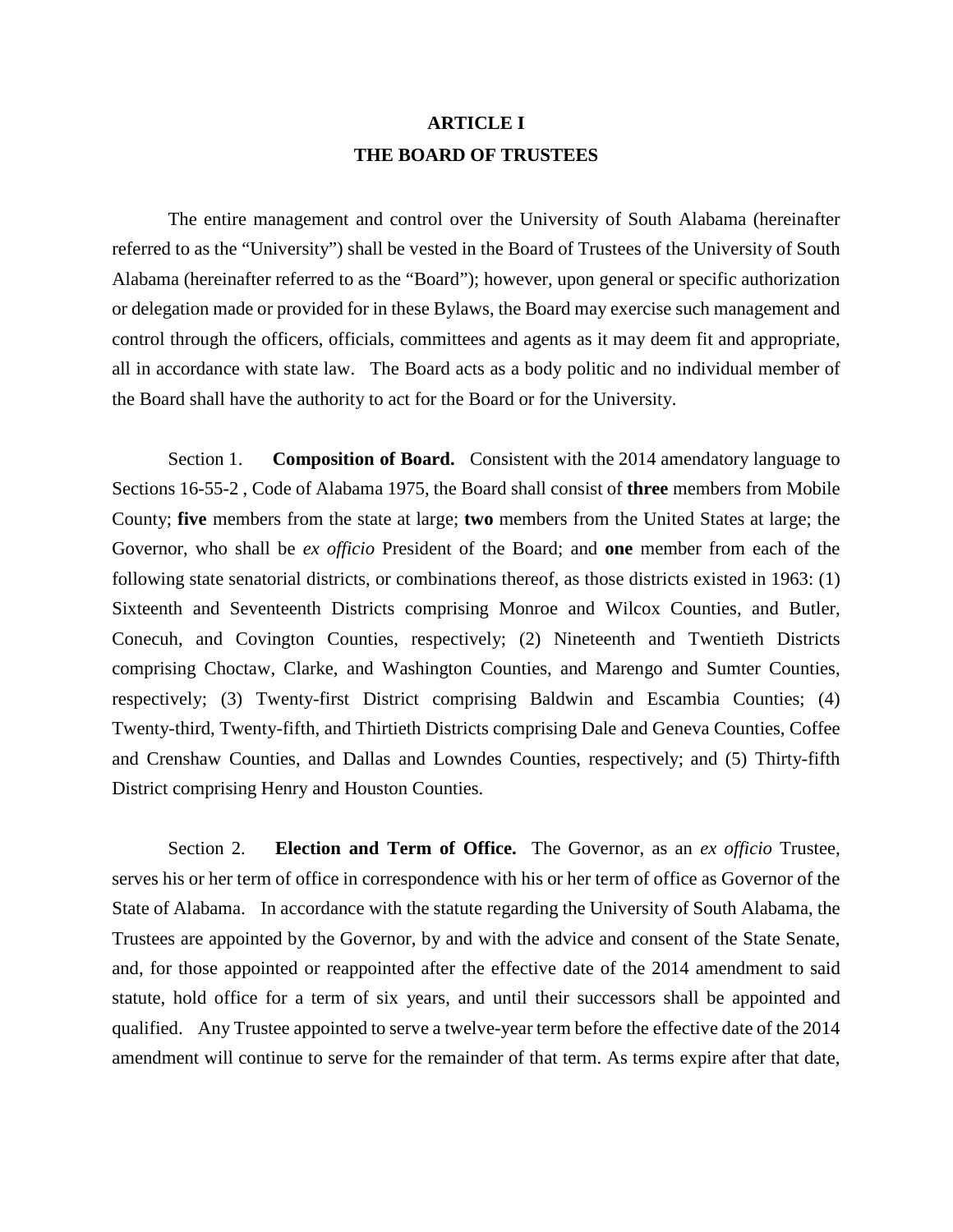appointments to fill positions on the Board shall be for six-year terms. There are three classes of board members, so that, after the transition to all Trustees serving six-year terms, one-third of the members of the Board is appointed every two years. Vacancies occurring in the office of Trustee, from death or resignation, and the vacancies regularly occurring by expiration of the term shall be filled by the Governor, and the appointee holds office until the next meeting of the Legislature. Successors to those Trustees whose terms expire during an interim shall hold office for a full term, unless they are rejected by the Senate. Neither the existence nor continuation of a vacancy in the office of the Trustee shall serve to impair or hinder any provisions of these Bylaws or the validity of the operation and actions by the Board by virtue of that vacancy alone.

Section 3. **Compensation of Trustees.** No Trustee shall receive any pay or emolument other than his or her actual expenses incurred in the discharge of duties as a Trustee; such expenses shall be paid or reimbursed from university funds, upon the authorization of the President of the University (hereinafter referred to as the "President").

Section 4. **Primary Functions of the Board.** The Board acts as a public body corporate, and no individual member of the Board has the authority to act for the Board or the University. Communications to the Board shall be directed to the Board through the President or Chair *pro tempore*, except as otherwise provided herein. The Board of Trustees, as a public body corporate, has all rights, privileges, and authority necessary to promote the purpose of its creation, which is to establish and provide for the maintenance and operation of a state university in Mobile County. In accordance with such powers, the Board of Trustees shall have the power to organize the institution by appointment of instructors and faculty members, and such executive and administrative officers and employees, as may be necessary to operate the University, which the Board hereby delegates to the President; the Board may remove any faculty members or employees in its discretion, and shall have the power and authority to fix salaries or compensation, increase or reduce same at its discretion, all of which duty the Board hereby delegates to the President. The Board may prescribe courses of instruction, rates of tuition and fees, confer such academic and honorary degrees as are usually conferred by institutions of like character, and may do all else necessary and considered in the best interest of the institution to carry out the purposes of the institution. As a body that holds the public trust and is responsible for institutional governance, the Board will engage in periodic self-evaluation.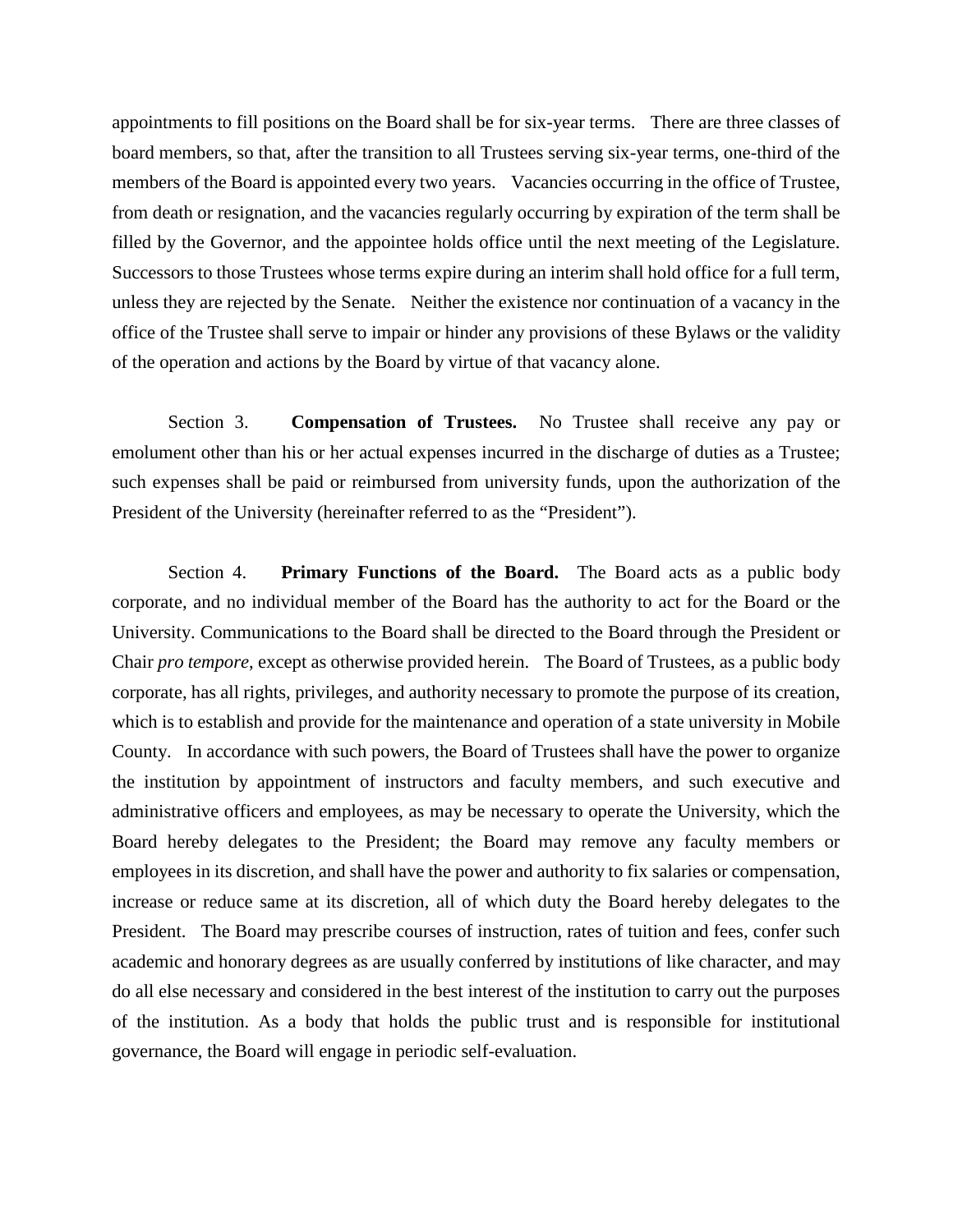Section 5. **Emeritus Status.** The Board, in its sole discretion, may recognize any Trustee who has served with distinction as Trustee Emeritus following said Trustee's term of service. The Trustee must have provided distinguished and meritorious service, outstanding leadership, and exceptional contributions to the University over a period of years. Any Trustee so recognized as Trustee Emeritus shall have no voting rights and will remain Trustee Emeritus at the pleasure of the Board of Trustees. Such designation shall confer no responsibilities, duties, rights, privileges, or benefits, but shall constitute recognition of service and experience and will publicly acknowledge that person as particularly suited for counsel and advice to the Board. The Board encourages the availability of those who have been awarded Trustee Emeritus status for such counsel and advice and may request special services of them.

Section 6. **Honorary Trustee.** The Board, in its sole discretion, may recognize as an Honorary Trustee any individual who has demonstrated a sustained and extraordinary commitment to the mission of the University. Election of an Honorary Trustee shall occur at any regular meeting of the Board and, because of the prestige of this position, shall occur on very rare occasions. Honorary Trustees shall have no voting rights and will maintain this designation at the pleasure of the Board. Such designation shall confer no responsibilities, duties, rights, privileges, or benefits, but shall constitute recognition of service with distinction to the University. It will also publicly acknowledge that person as particularly suited for counsel and advice to the Board.

Section 7. **Removal of a Trustee.** Under the laws of the State of Alabama, the Board of Trustees has no power to remove one of its members. Section 60 of the Constitution of Alabama, which provides that "[no] person convicted of embezzlement of the public money, bribery, perjury, or other infamous crime, shall be eligible to the legislature, or capable of holding any office of trust or profit in this state" sets forth the constitutional grounds and procedure for removing a Trustee.

### **ARTICLE II MEETINGS OF THE BOARD OF TRUSTEES**

Section 1. **Annual and Regular Meetings.** The Board shall hold a regular annual meeting each year at the University on the first Monday in June, unless the Board, in regular session, shall determine to hold its annual meeting at some other time and place. Each year at the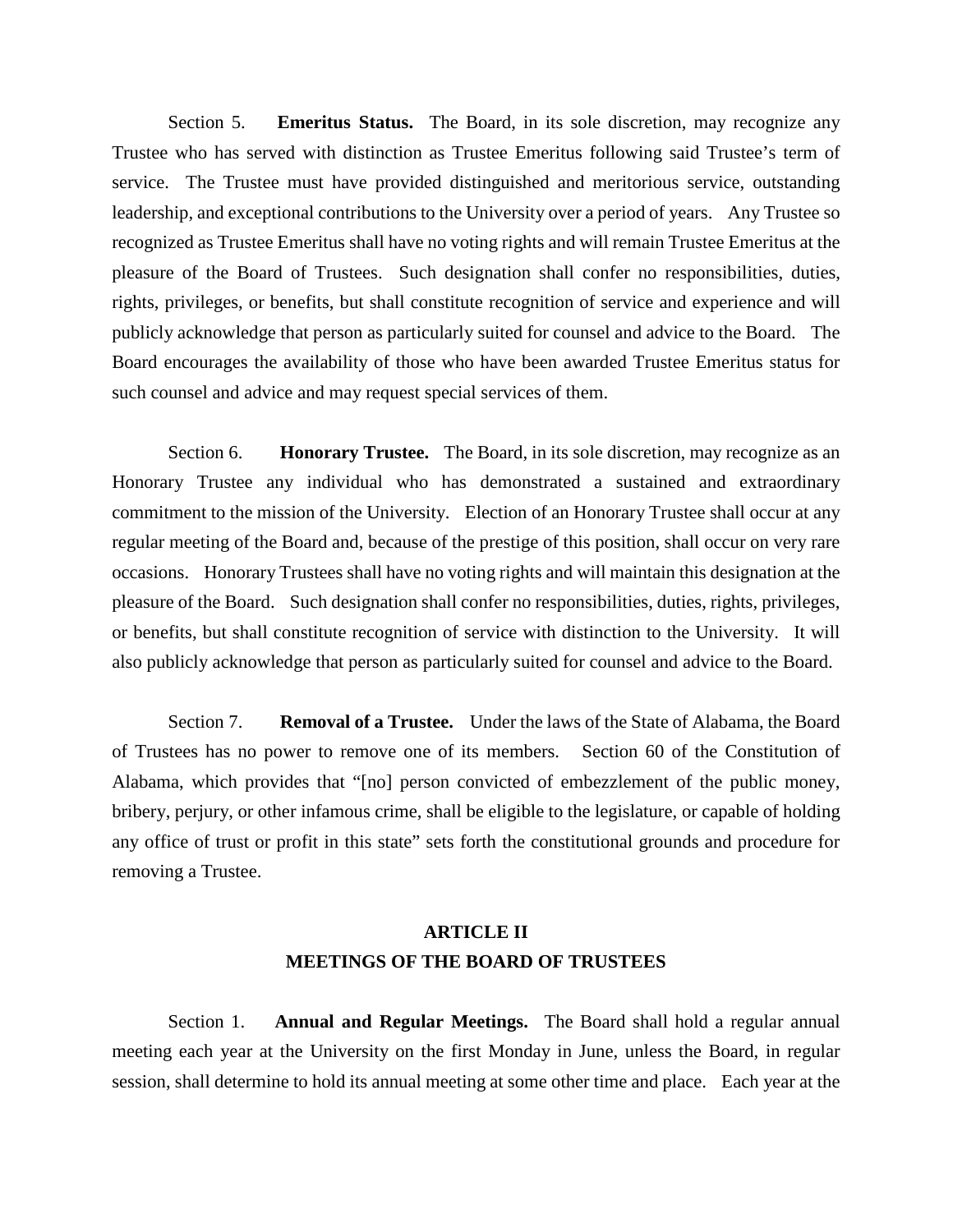annual meeting, the Board shall schedule its regular meetings to be held during the ensuing year, and may designate one such meeting as the annual meeting of the Board. This schedule of meetings then will be recommended to the Governor for approval. The Chair *pro tempore* may cancel or change the date, place or time of a scheduled regular or annual meeting and will provide advance notice of such changes or cancellation. In any event, the Board shall meet at least once in each year.

Section 2. **Special Meetings.** In addition, other than the annual and regularly scheduled meetings of the Board, special meetings of the Board may be assembled, as follows: Special meetings may be called by the Chair *pro tempore* of the Board or the Governor by written notice mailed to each Trustee at least ten (10) days in advance of the date of the meeting; and a special meeting shall be called by the Chair *pro tempore* or the Governor upon application in writing of any three or more members of the board. No special meeting shall be held on a date less than ten (10) days subsequent to the Chair *pro tempore's* or Governor's notice of the meeting, except in case of an emergency, which the Chair *pro tempore* or Governor shall specify in his or her notice to the Board of Trustees.

Section 3. **Adjourned Meetings.** At any meeting, the Board may continue in session as long as it may deem proper for the welfare of the institution**.** Any session may be adjourned, as provided in *Roberts Rules of Order*, as last revised, and continued at a future time with proper notice to all members.

Section 4. **Quorum.** Seven members of the Board of Trustees shall constitute a quorum, but a smaller number may adjourn from day to day until a quorum is present. A majority of those present shall govern unless a greater number is required hereunder. Members of the Board of Trustees may participate in a meeting of the Board or committee by means of telephone conference, video conference, or similar communications equipment by means of which all persons participating in the meeting may hear each other at the same time. Participation by such means shall constitute presence in person at a meeting for all purposes. However, a majority of a quorum of the members of the Board of Trustees, or, in the event of a meeting of only the executive committee, a majority of a quorum of the executive committee of the Board of Trustees, must be physically present at the location noticed and called for the meeting in order to conduct any business or deliberation. Members of the Board of Trustees and any committees of the board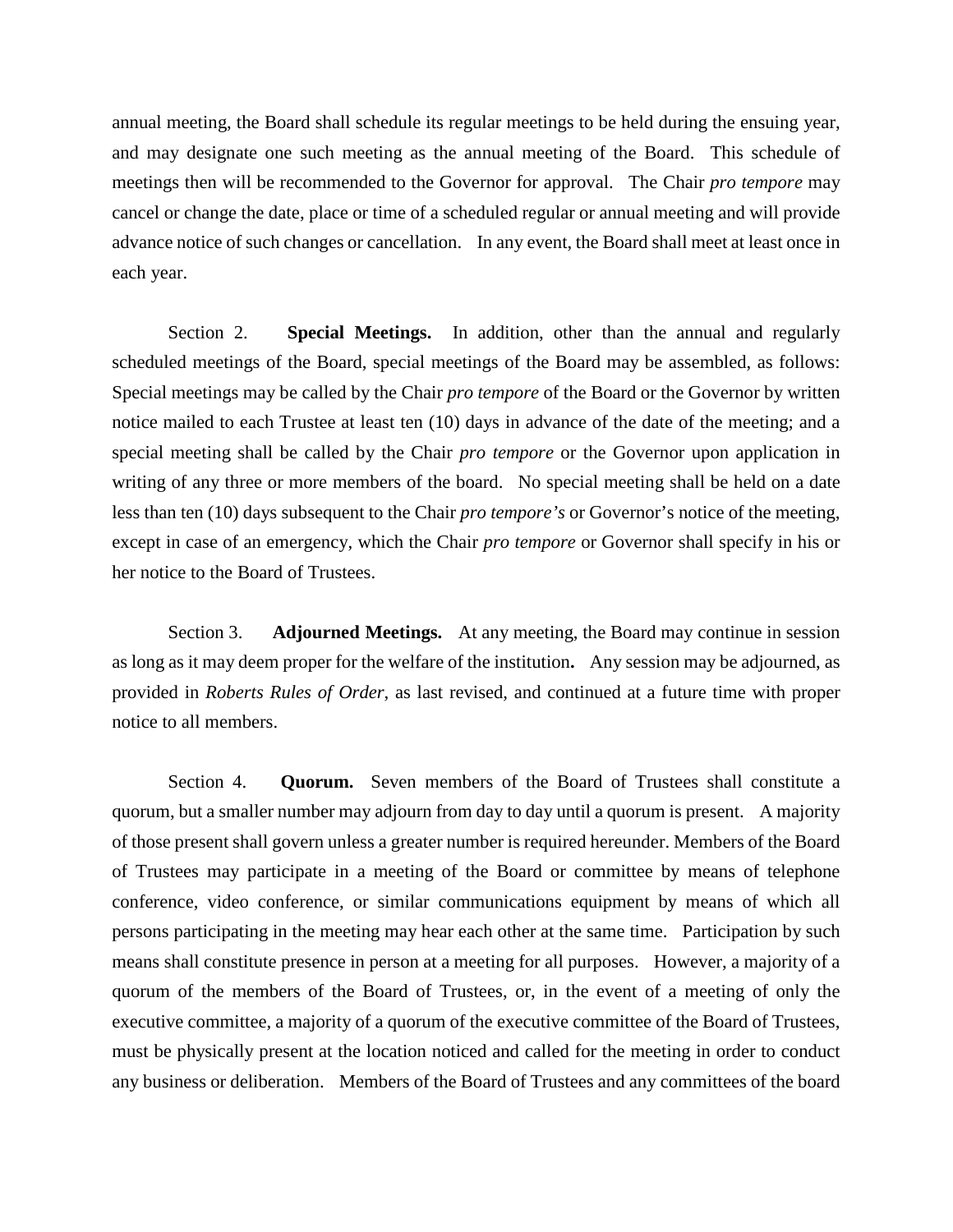may not utilize electronic communications or otherwise conduct meetings except as in compliance with the Alabama Open Meetings Act. No Trustee for whom a conflict of interest exists shall vote on such matter before the Board.

Section 5. **Agenda.** The President shall mail to each member of the Board notice of the time and place of any meeting, which shall include an agenda for the meeting, at least ten (10) days prior to the time of meeting. The development and preparation of the agenda for Board meetings shall be vested in the President**,** who shall place such items on the agenda as are needed for the ongoing operation of the institution and/or that require the approval of the Board. Members of the Board desiring to place any item or items on the agenda for meetings shall inform the President in writing not less than fifteen (15) days prior to the meeting concerning such items, and the President shall include the items in the agenda to be mailed out to the members of the Board in accordance with the foregoing. Any item not included on the agenda mailed to members prior to a meeting may be considered upon the approval of a majority of those present and voting; provided, however, that any discussion or action upon the election of officers of the Board and/or the appointment and/or termination, including a contract renewal, of the President of the University, must be specifically identified on the agenda that was mailed at least ten (10) days prior to the time of meeting. The agenda that is approved by the Board at the commencement of the Board meeting shall be considered the official agenda. The omission of an item from the official agenda shall not invalidate otherwise valid actions by the Board.

Section 6. **Minutes.** Minutes of all meetings of the Board and its committees shall be prepared and distributed promptly to all members of the Board under the direction of the Secretary of the Board. Upon approval by the Board or committee, such minutes shall be maintained permanently and in an accessible manner in the Office of the President under the direction of the Secretary of the Board.

Section 7. **Public Admission to Meetings.** All meetings of the Board of Trustees shall be open to the public, except that the Board may declare an executive session as authorized by law. Formal action by the Board resulting from any executive session discussions shall be taken by the Board in an open meeting and made a part of the official minutes.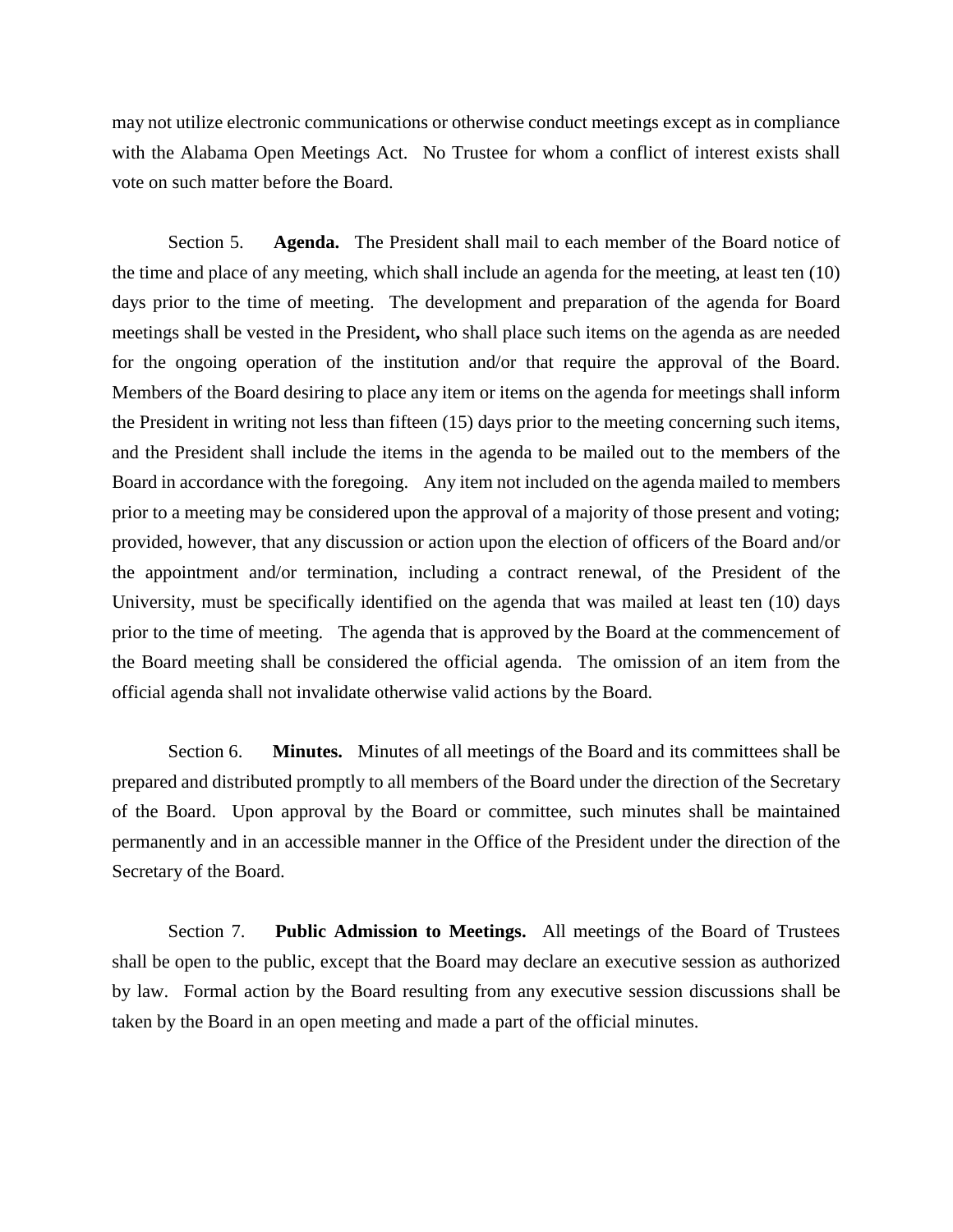Section 8. **Rules of Order.** Rules of order shall be in accordance with *Robert's Rules of Order*, as last revised, which are the normal governing parliamentary procedure rules. The Chair of the meeting will determine all questions concerning such rules.

Section 9. **Meeting Attendance.** Inasmuch as the Board of Trustees has determined that meeting attendance is crucial to the most efficient management of the University and operation of the Board, the names of all Trustees who do not attend at least half the meetings scheduled each Board year will be reported to the Chair *pro tempore* at the next annual meeting of the Board, and the Chair *pro tempore* will then take the actions he or she deems appropriate.

### **ARTICLE III OFFICERS**

The Board shall have the following officers and any other officers it may elect from time to time. Such officers shall have the powers and shall perform the duties as are set forth herein, together with those which may be authorized and delegated by the Board from time to time. The terms of office for the Chair *pro tempore*, Vice Chair, and Secretary will be three years, with elections held at the annual meeting of the Board corresponding with the expiration of those terms. If a vacancy occurs during the term of any such office, an election to complete the term of that office will be held at the next meeting of the Board.

Section 1. **President of the Board.** The Governor of the State of Alabama shall be *ex officio* President of the Board. The President may call special meetings of the Board upon the conditions set forth herein.

Section 2. **Chair** *Pro Tempore***.** Upon adoption of these Bylaws and thereafter, the Board of Trustees shall elect from its membership a Chair *pro tempore* for a three-year term, commencing immediately following the annual meeting at which the election is held. Such officer may not be elected for successive terms. He or she shall preside at all Board meetings and call special meetings of the Board upon the conditions set forth herein. The Chair *pro tempore* shall serve as chair of the Executive Committee, and shall appoint such committees as may be authorized by the Board, or as he or she may deem desirable, fill vacancies which will occur on such committees, and give final approval to the agenda for the Board meeting.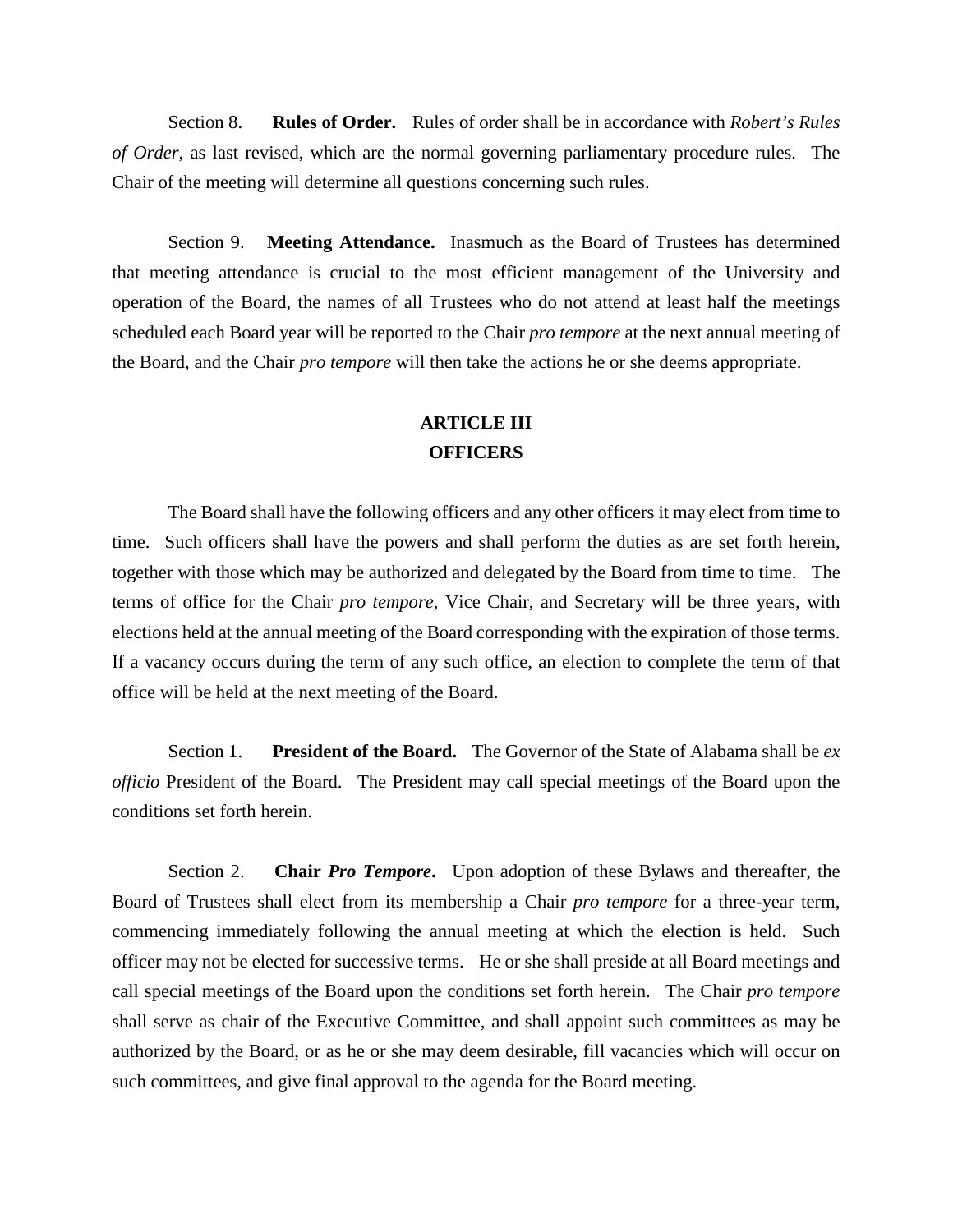Section 3. **Vice Chair.** Concurrent with the time of election of the Chair *pro tempore* for the term set forth for the Chair pro tempore in Section 2, the Board shall elect from its membership a Vice Chair. In the absence of the Chair *pro tempore*, the Vice Chair shall assume those duties. The Vice Chair shall serve on the Executive Committee.

Section 4. **The Secretary.** Concurrent with the time of election of the Chair *pro tempore* and for the term set forth for the Chair pro tempore in Section 2, the Board shall elect a Secretary. Through the Office of the President of the University, the Secretary shall be responsible for the preparation and distribution of notices of Board meetings and agendas. In addition, he or she shall attend Board meetings and make, record, and retain complete records and minutes of all official actions of the Board and its committees. The Secretary shall be the custodian of the corporate seal and affix the seal to documents as executed on behalf of the Board and shall attest to the same and certify any action of the Board. The Secretary shall serve on the Executive Committee.

Section 5. **Removal from Office.** Any officer of the Board may be removed from his or her office for cause by a two-thirds vote of the full Board of Trustees.

#### **ARTICLE IV COMMITTEES**

**Organization**. The Board may create such committees as it deems proper, and may assign to such committees any authority, duty or responsibility desired by the Board; provided, however, that all committees, except the Executive Committee, are advisory to the full Board. The committees of the Board shall consist of the standing committees created herein and other committees created by the Board from time to time. The standing committees shall have the powers, duties and responsibilities set forth herein, or subsequently assigned by the Board through adoption and approval of amendments to these Bylaws. Vacancies in committee memberships shall be filled in the same manner as when appointments originally were made. Committee members and the chair and the vice chair of the committees shall be appointed by the Chair *pro tempore* for terms concurrent with the term of the Chair *pro tempore*.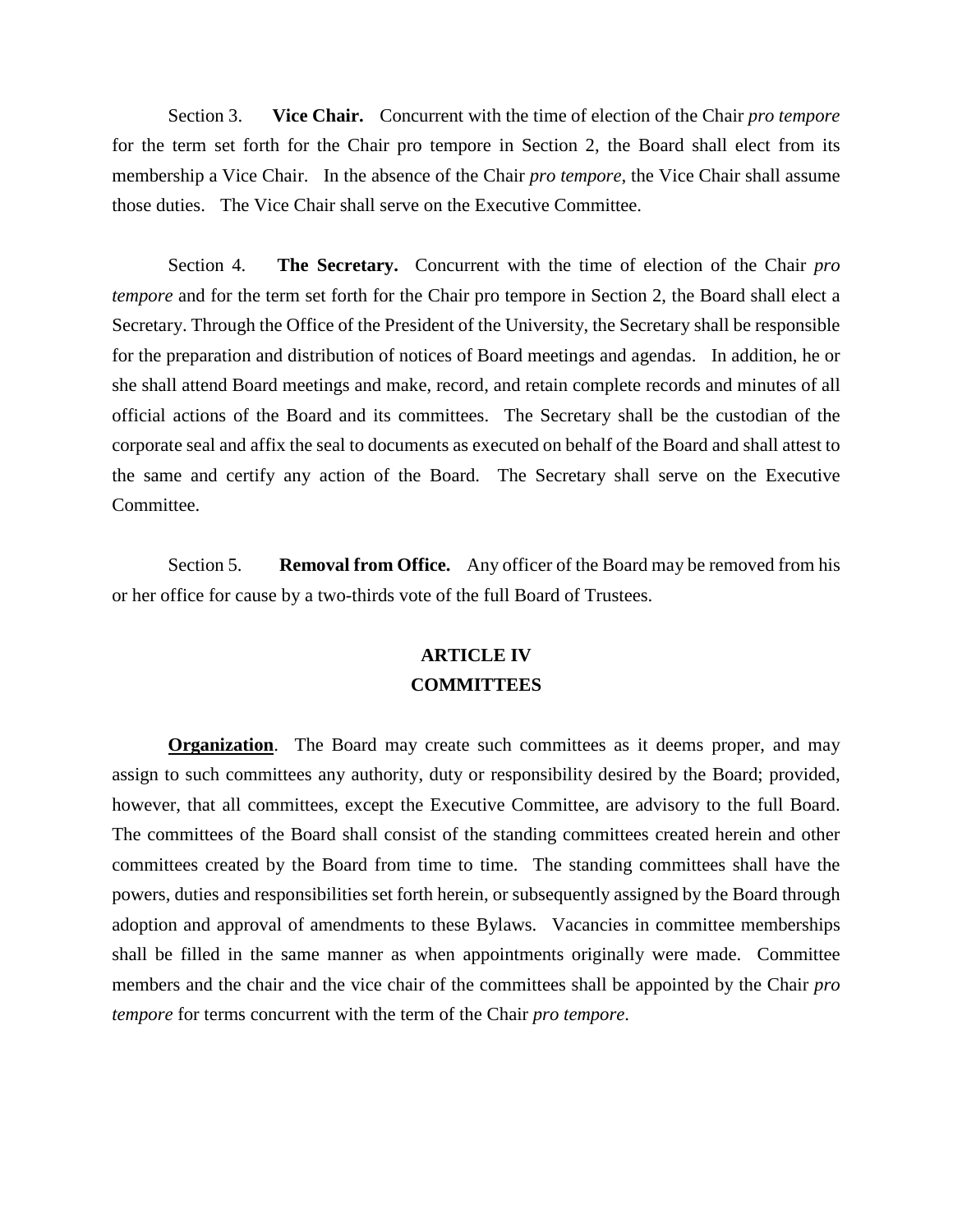**Method of Operation.** The committees and subcommittees shall meet upon the call of the President, the Chair *pro tempore*, or the chair of the committee or subcommittee. Unless otherwise provided, actions taken by such committees are not binding upon the Board, but shall be advisory, except those actions undertaken by the Executive Committee, as authorized in Article IV, Section I, herein. All recommendations and actions of the committees shall be reported to the Board of Trustees.

**Committee Participation.** The President of the University is vested with the responsibility of providing notice of all committee meetings to the members of the committees. The Chair *pro tempore* will serve as an *ex officio* member on each committee. The President and the Chair *pro tempore* may participate in all meetings but shall have no vote, except that the Chair *pro tempore* shall have a vote on the Executive Committee and any other committee when he or she is a member of the committee. All committees assist and support the Board, President, faculty, and staff in carrying out their responsibilities. Committees may request through the Office of the President any information necessary or appropriate to their deliberations. All committee reports and recommendations shall be submitted for consideration and are advisory in nature until they have been approved by the full Board. Any Board member may attend any committee meeting.

Section 1. **Executive Committee.** The Chair *pro tempore* shall appoint an Executive Committee consisting of seven (7) members of the Board, subject to the approval of the Board, with terms concurrent with the term of the Chair *pro tempore*, who serves as chair of the Executive Committee. The majority of the Executive Committee constitutes a quorum. With notice from the President or the Chair *pro tempore*, the Executive Committee may meet at any time. The Executive Committee has the power to transact all business of the Board in the interim between meetings of the Board and may perform all duties and transact all business necessary for the well-being of the University, including, but not limited to, matters related to real estate, personnel, investments and athletics. However, action by the full Board is required to amend these Bylaws, remove officers of the Board, select or remove the President of the University, issue bonded indebtedness on behalf of the University, or as otherwise determined by the full Board. The Executive Committee shall serve a dual role as Governance Committee responsible for trustee matters including, but not limited to, service, honorary designations, efficiency, educational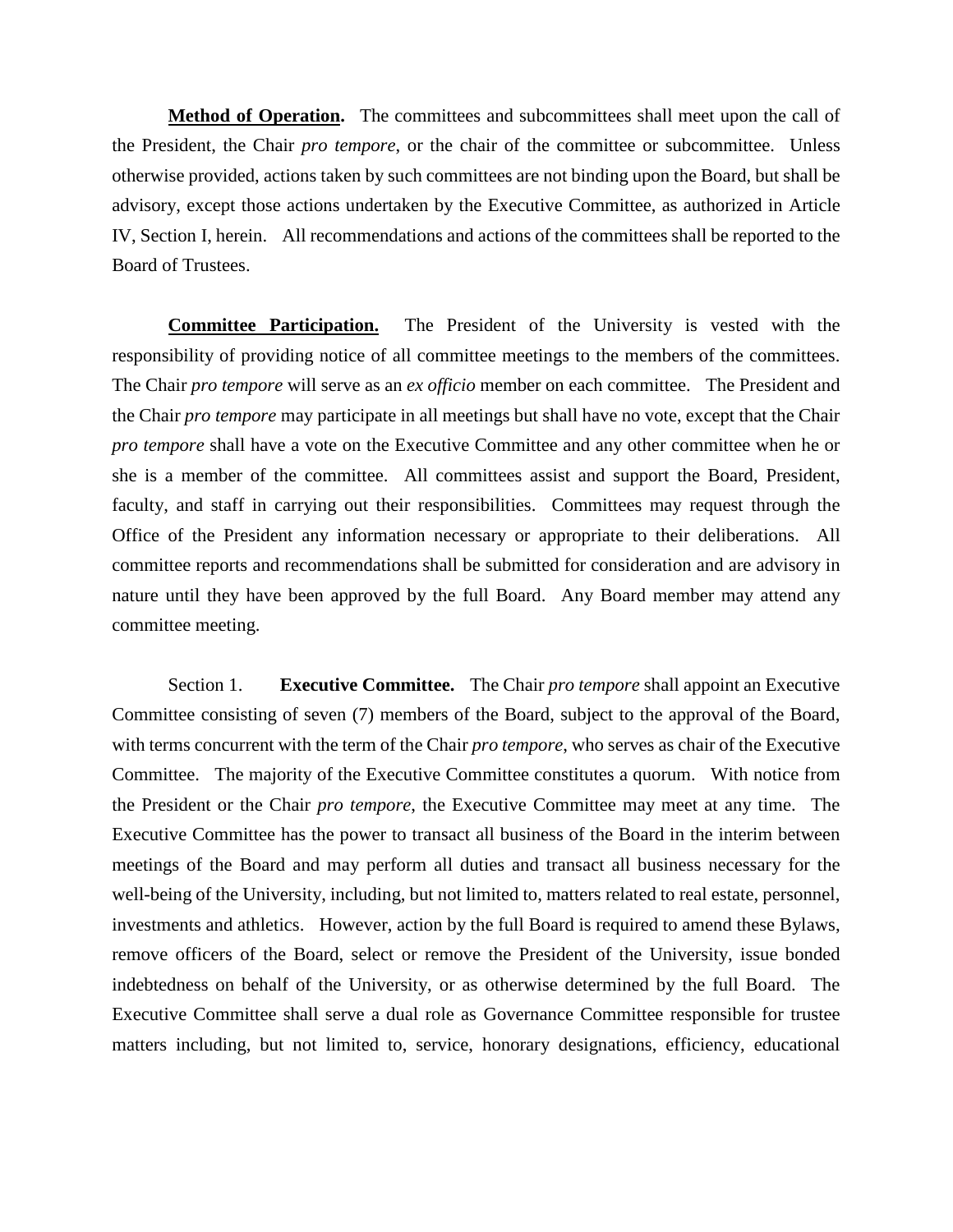development, travel, and periodic Board self-evaluation. Minutes of the Executive Committee shall be submitted to all members of the Board.

Section 2. **Budget and Finance Committee.** The Budget and Finance Committee shall be responsible for the review and study of budget requests; recommending comprehensive budgets; review and study of real estate transactions and matters related to facilities construction and infrastructure maintenance; and submitting such reports and recommendations to the Executive Committee of the Board and/or the full Board, as deemed necessary and appropriate.

Section 3. **Audit Committee.** The Audit Committee shall be responsible for the oversight and integrity of the financial statements and other financial reports; performance of the University's internal and external audit functions; selection of an external auditor; assurance that the University is performing self-assessment of operating risks and evaluations of internal controls on a regular basis; the study and review of all reports and other correspondence from external auditors; and the submission of audit reports and recommendations to the Board of Trustees. The Executive Director of Internal Audit shall be accountable to the Board of Trustees through the Audit Committee, and shall make reports to the Audit Committee as appropriate.

Section 4. **Long-Range Planning Committee.** The Long-Range Planning Committee shall be responsible for long range plan recommendations; review of new and existing academic programs; academic planning and organization; mission statement and statements of role and scope; review of planning for new facilities; and other matters which may be referred to it by the President or the Board.

Section 5. **Health Affairs Committee.** The Health Affairs Committee shall be responsible for providing guidance to and receiving reports from staff and administrative personnel responsible for the University of South Alabama Hospitals and Clinics. It will consider and make recommendations requiring Board action relating to the Hospitals and Clinics and the College of Medicine. In addition to committee members designated as provided in these Bylaws, the committee includes, as non-voting *ex officio* members, the President, the Vice President for Medical Affairs, Dean of the College of Medicine, the President of the Medical Staff of the University of South Alabama Medical Center and the Chief Executive Officer of USA Health.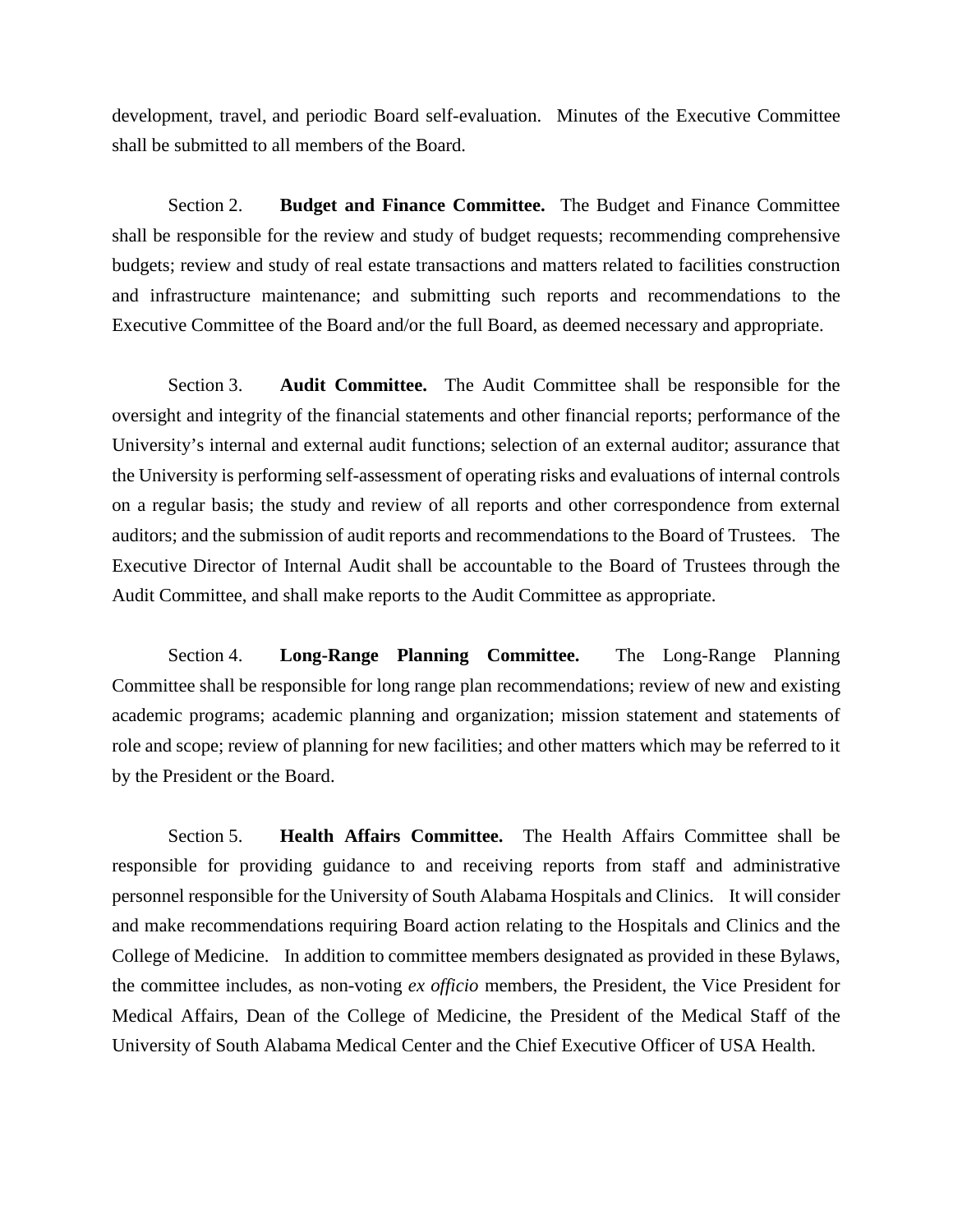Section 6. **Academic and Student Affairs Committee.** The Academic and Student Affairs Committee shall be responsible for receiving and reviewing information relevant to issues involving academic affairs and student affairs at the University.

Section 7. **Development, Endowment and Investments Committee.** The Development, Endowment and Investments Committee shall be responsible for establishing policies and guidelines to oversee the University's Development and Alumni Relations programs, invest and manage the University's endowment and other investment funds, and for submitting such reports and recommendations to the Executive Committee of the Board and/or the full Board of Trustees, as deemed necessary and appropriate.

Section 8. **Evaluation and Compensation Committee**. The Evaluation and Compensation Committee shall be responsible for conducting periodic performance reviews of the President and recommending to the Board an appropriate compensation package for the President.

### **ARTICLE V PRESIDENT AND DUTIES**

**Appointment of the President of the University as Chief Executive Officer of the Institution.** The President shall be selected by the Board of Trustees and serve at the pleasure of the Board but may be removed only by a vote of eight members of the Board. The Board of Trustees is responsible for conducting periodic evaluations of the performance of the President.

The President is the chief educational and administrative officer of the University. Unless excused by the Chair *pro tempore*, he or she shall attend and participate in all meetings of the Board and may make recommendations on matters before the Board. The President does not vote on Board matters. The President shall be responsible for the execution of the policies of the Board and the Executive Committee and performing all those matters necessary to carry out the ends and purposes for which the University was established. The President shall have all authority necessary to conduct the programs of the University, including the authority to award degrees, add officers to the University which he or she deems necessary, delegate authority among subordinates and all other authority which shall, from time to time, be delegated by the Board of Trustees to the President. Prior to appointment of vice presidents, the President shall notify the Board of his or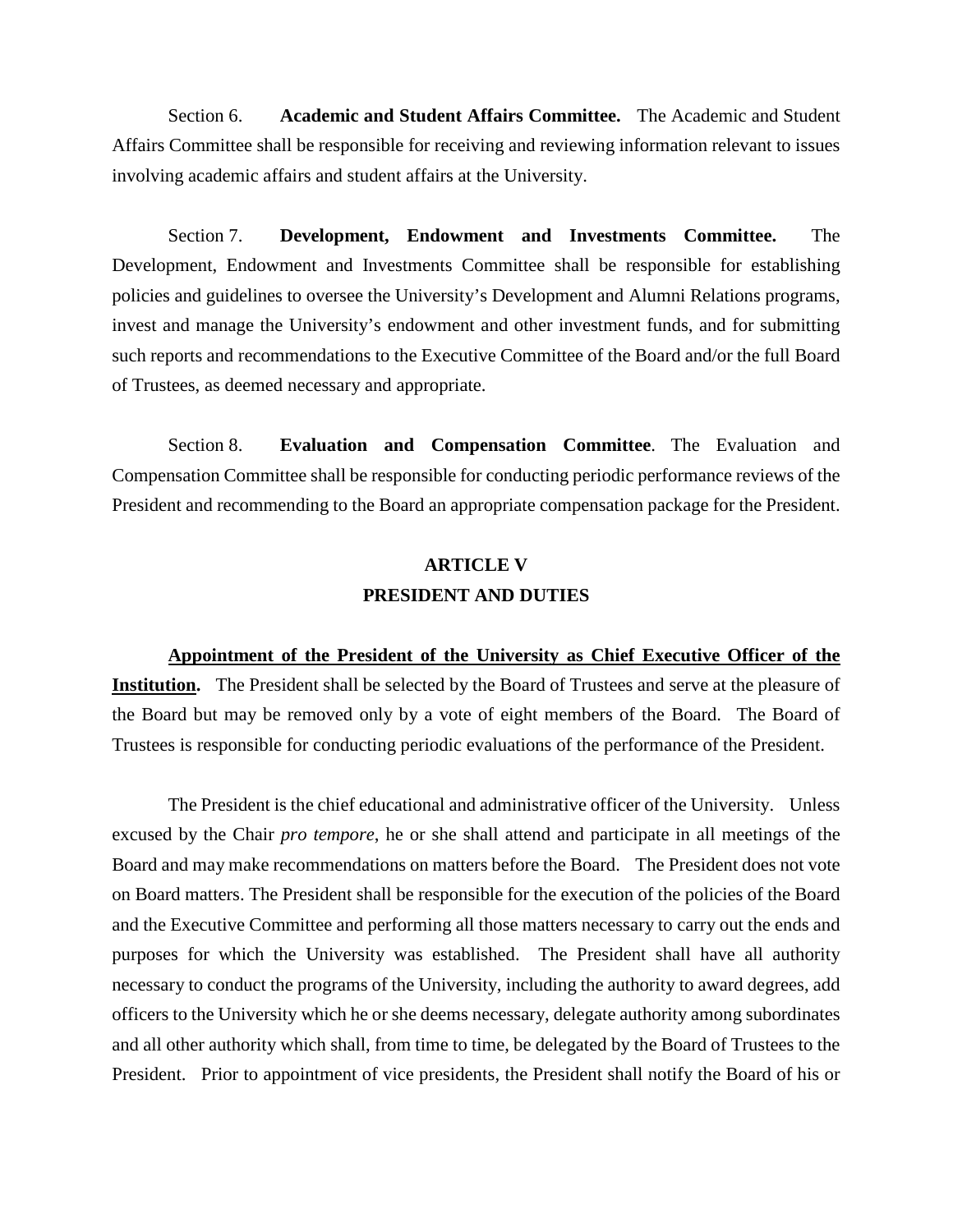her intention to appoint such officers to the University. The President reports to the Board on the current operations of the University and directs, coordinates and implements the planning, development and appraisal of all activities of the University of South Alabama.

### **ARTICLE VI CONFLICT OF INTEREST**

Members of the Board of Trustees ("Trustees") of the University of South Alabama have an affirmative obligation to act at all times in the best interests of the University. This policy serves to define the term "conflict of interest" to assist members of the Board in identifying and disclosing such conflicts, and to minimize the impact of such conflicts on the actions of the University whenever possible.

*Fiduciary duty*. Each Trustee has a fiduciary duty to conduct himself or herself without conflict to the interests of the University. When acting within his or her capacity as a Trustee, he or she must subordinate personal, business, third-party, and other interests to the welfare and best interests of the University.

*Conflict of interest*. A "conflict of interest" is any transaction or relationship which presents, or may present, a conflict between a Trustee's obligations to the University and his or her personal, business, or other interests. A conflict of interest may arise in any circumstance that may compromise the ability of a Trustee to make unbiased and impartial decisions on behalf of the University. Such circumstances may involve family relationships, business transactions, professional activities, or personal affiliations.

Further, Alabama Code §13A-10-62 (1975) provides:

(a) A public servant commits the crime of failing to disclose a conflict of interest if he exercises any substantial discretionary function in connection with a government contract, purchase, payment or other pecuniary transaction without advance public disclosure of a known potential conflicting interest in the transaction.

<span id="page-11-0"></span><sup>&</sup>lt;sup>1</sup>Family relationships include spouse, child, grandchild, parent, grandparent, sibling, niece, nephew, aunt, uncle, cousin, in-laws and step relations, as well as any person living in the household of a Trustee.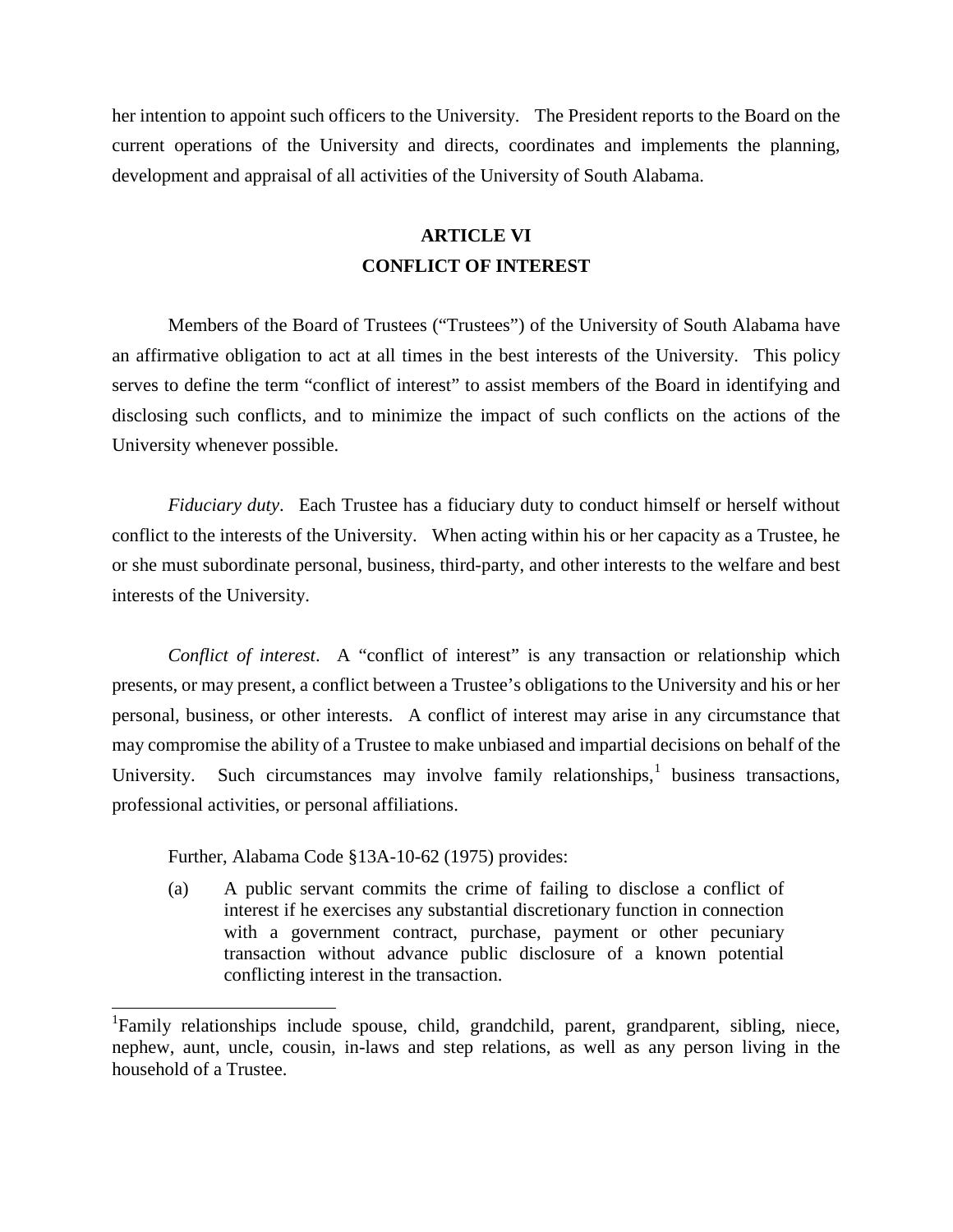- (b) A "potential conflicting interest" exists, but is not limited to, when the public servant is a director, president, general manager or similar executive officer, or owns directly or indirectly a substantial portion of any non-governmental entity participating in the transaction.
- (c) Public disclosure includes public announcement or notification to a superior officer or the attorney general.
- (d) Failing to disclose a conflict of interest is a Class A misdemeanor.

*Disclosure.* The Board of Trustees recognizes that conflicts of interest are not uncommon, and that not all conflicts of interest are necessarily harmful to the University. However, the Board requires full disclosure of all actual and potential conflicts of interest. Each Trustee shall disclose any and all facts that may be construed as a conflict of interest, both through an annual completion of a Statement of Disclosure, and completion of an amended Statement of Disclosure whenever such actual or potential conflict occurs.

*Process*. Any actual or potential conflicts which are presented in a Statement of Disclosure or amended Statement of Disclosure will be evaluated for action, as needed, by the Chair p*ro tempore* of the Board of Trustees. The Chair *pro tempore*, or Vice Chair if evaluating a possible conflict of the Chair *pro tempore,* of the Board may either handle the evaluation on his or her own or refer it to the Board for further consideration. Additional information from a Trustee may be sought at any time. A Trustee whose potential conflict is under review may not debate, vote, or otherwise participate in the evaluation of the conflict. If a conflict is being evaluated or has been found to exist, the Trustee shall recuse himself or herself from any discussion or voting regarding transactions involving the area of conflict.

*Resolution*. If it is determined that an actual or potential conflict of interest does exist, an appropriate remedy shall be determined. Such remedy may include, but is not limited to, the following:

- Waive the conflict of interest as unlikely to affect the Trustee's ability to act in the best interests of the organization.
- Determine that the Trustee should be recused from all deliberation and decision-making related to the particular transaction or relationship that gives rise to the conflict of interest.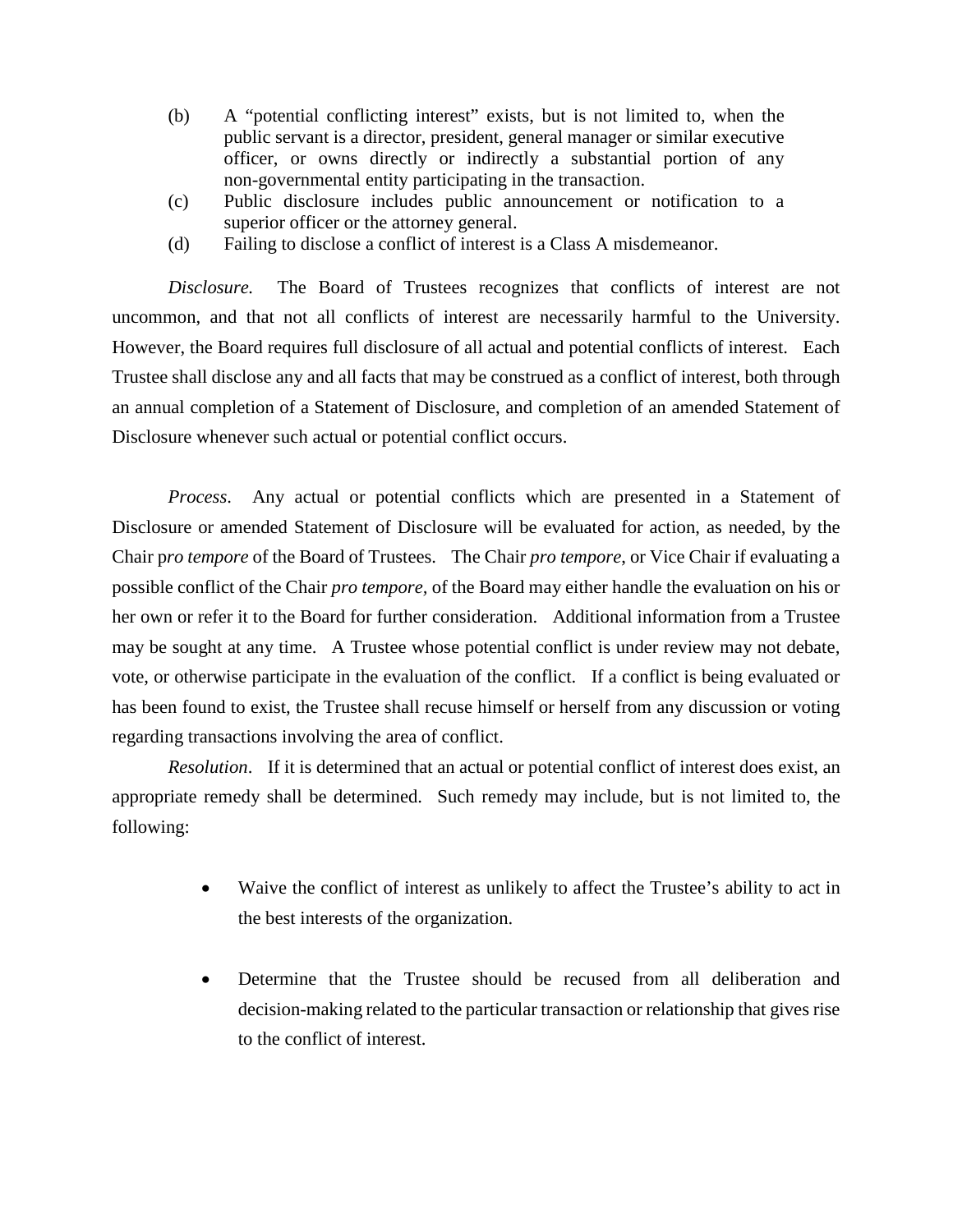*Policy regarding Trustees doing business with the University.* A conflict of interest exists any time a Trustee seeks to enter into a business relationship with the University. Similar conflicts may arise through family members or through organizations in which a Trustee serves in a leadership, employment, or ownership capacity.

Such conflicts do not necessarily preclude business relationships with the University. The following procedure is designed to resolve conflicts of interest whenever a Trustee or a member of his or her family (see footnote number 1) has an ownership interest in, is a director, officer, or key individual of an entity which intends to enter into a business relationship with the University:

- The Trustee must promptly disclose the intent to enter into a business relationship with the University to the Chair *pro tempore* of the Board of Trustees.
- The Trustee must recuse himself or herself from all deliberation, debate and voting related to the contemplated business relationship.
- The Chair *pro tempore* or the Board, if the issue is referred by the Chair *pro tempore*, must determine without the presence or participation of the Trustee under review that the transaction is fair and in the best interest of the University.
- If the business relationship under consideration is approved, the Trustee may not participate in any process by which his or her performance as a vendor or recipient is evaluated, or in any such evaluation of a related party.

Notwithstanding the foregoing, contracts or proposals for purchases of goods, property, or services will not be awarded to organizations in which a Trustee either:

1) holds an interest of ten percent (10%) or greater, or

2) serves as a director or senior executive officer,

if a substantial part of the contract or proposal involves the quality of performance (i.e. possibly requiring enforcement of a performance bond or filing suit for non-performance). Also, no Trustee shall advocate or attempt to influence the employment by the University of any member of his or her family.